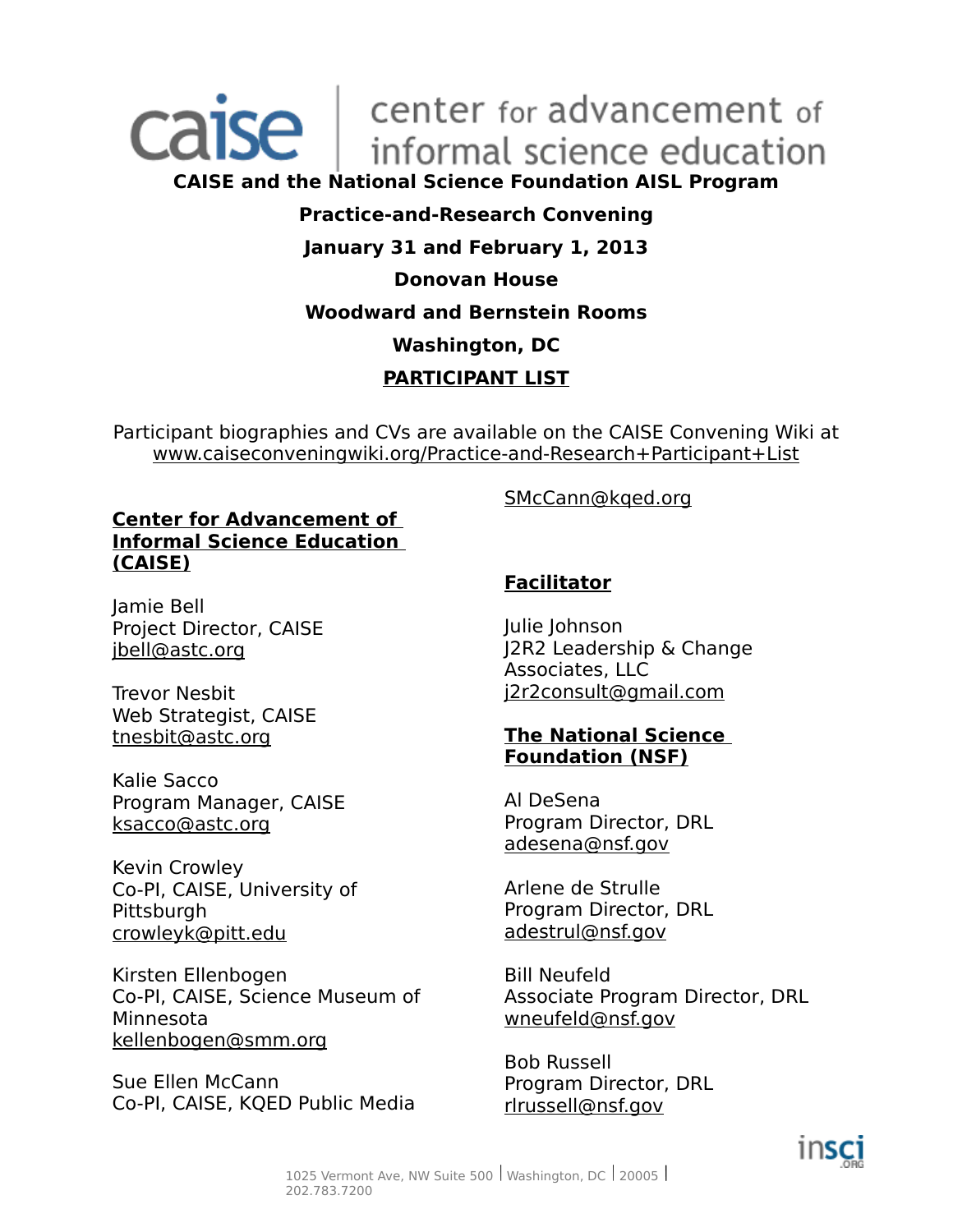## $\overline{calc}$   $\overline{care}$  for advancement of informal science education

Dennis Schatz Program Director, DRL dschatz@nsf.gov

## **The National Science Foundation (NSF) cont.**

Ellen McCallie Program Director, DRL emccalli@nsf.gov

Monya Ruffin Program Director, DRL mruffin@nsf.gov

Remy Dou Einstein Fellow rdou@nsf.gov

Rick Duschl Division Director, DRL rduschl@nsf.gov

Valentine Kass Program Director, DRL vkass@nsf.gov

Wyn Jennings Program Director, DRL pjenning@nsf.gov

## **Participants**

Angela Calabrese Barton Michigan State University acb@msu.edu

Ashley Anderson George Mason University aander24@gmu.edu

Becki Kipling

Museum of Science, Boston rkipling@mos.org

## **Participants cont.**

Bill Watson Smithsonian National Museum of Natural History watsonb@si.edu

Bronwyn Bevan Exploratorium bronwynb@exploratorium.edu

Charles Smith Forum for Youth Investment charles@cypq.org

Darrell Porcello Lawrence Hall of Science porcello@berkeley.edu

David Kanter New York Hall of Science dkanter@nysci.org

Erica Halverson University of Wisconsin-Madison ehalverson@education.wisc.edu

Harvey Seifter The Art of Science Learning hseifter@aol.com

Heather Zimmerman Pennsylvania State University haz2@psu.edu

Jenni Martin Children's Discovery Museum jenni@cdm.org